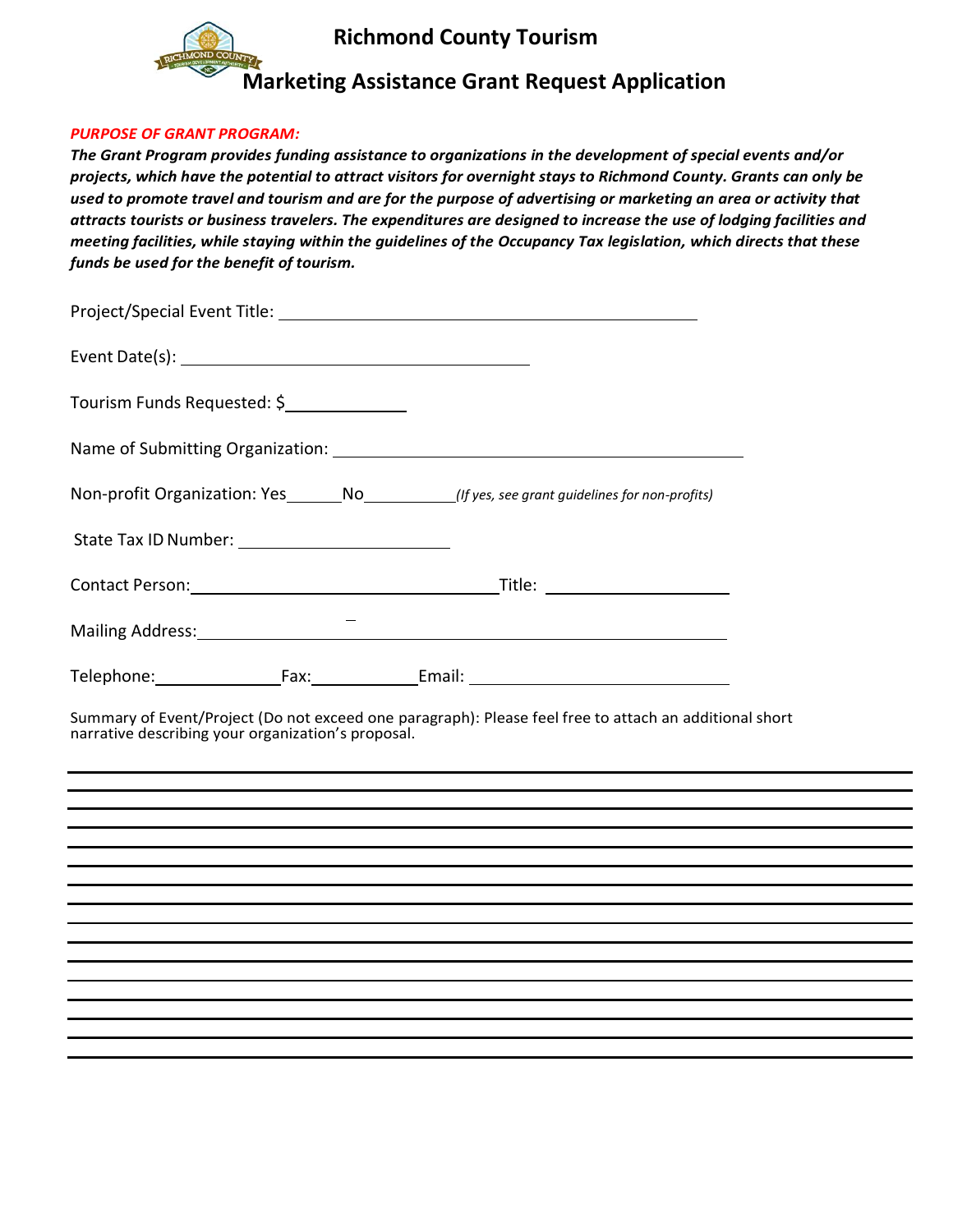#### **Applications must be filled out completely and submitted 45 days prior to the TDA meeting date. (The TDA meets on the 2nd Tuesday of each month.)**

Is this the first year of the event: Yes No If no, number of years held:

If multiple organizations represented, list additional organizations involved:

If organization has received funds from Tourism in the past three years, please list dates and amounts:

Areas from which event/project will attract visitors: \_\_\_\_\_\_\_\_\_\_\_\_\_\_\_\_\_\_\_\_\_\_\_\_\_\_

Will your organization be receiving funds from any other sources? Yes \_\_\_\_\_ No \_\_\_\_ If yes, explain:

Will this event produce overnight accommodations? Yes \_\_\_\_\_\_ No \_\_\_\_\_

Average attendance record for event/project in the past.

The purpose of the Richmond County Teurism is to promote travel, tourism and convention business in the Richmond County. In what ways does this event/project accomplish this? (Please make clear the impact that this event/project will have on tourism in Richmond County, including projected or past attendance by non-residents.)

**Please complete Event/Project Budget on next page and submit signed application to Richmond County Tourism Development Authority PO Box 203 Rockingham, NC 28380 Or email to: [visitrichmondcountync@gmail.com](mailto:visitrichmondcountync@gmail.com)**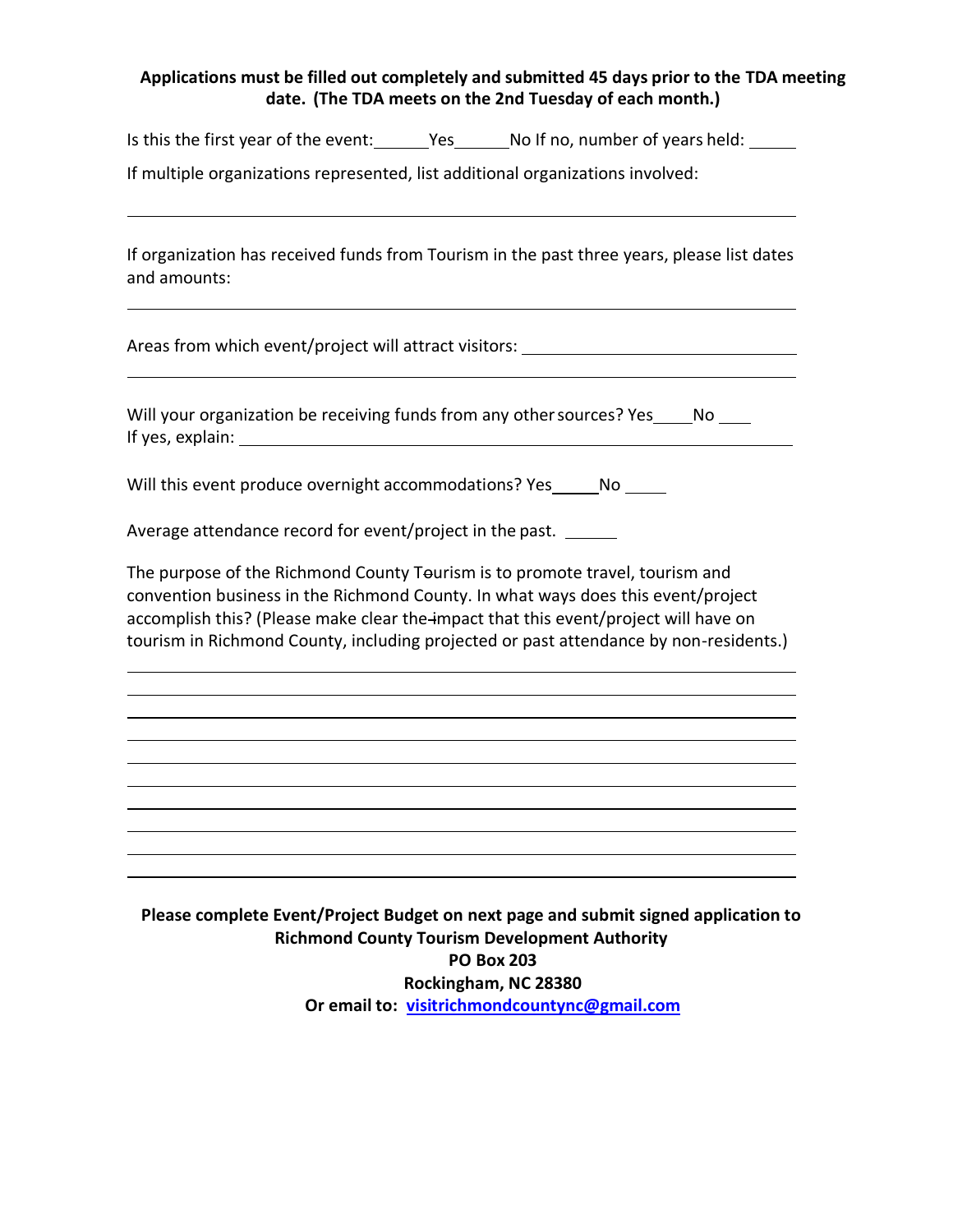## **Grant Application Guidelines**

- 1. Fundraising events/projects are not eligible.
- 2. The event/project for which the application is being made must occur no later than 1 year from the date on the grant application.
- 3. Applications for funding must be submitted to the Richmond County TDA office no less than 45 days prior to the TDA meeting date on which the request is to be considered. Additionally, applications must be submitted far enough in advance of the event date in order to provide for appropriate promotional partnership opportunities following TDA approval. (ie. Inclusion of TDA name and logo in marketing materials/media). The regular meeting dates of the TDA are the second Tuesday of each month.
- 4. Grants will only be considered when submitted on an official Richmond County TDA Grant Request Application.
- 5. Unless agreed by the TDA Board of Directors during consideration of proposal, the grant will be paid on a reimbursement basis.
- 6. Applicants must be registered in good standing with the Secretary of State office as a nonprofit or legal entity.
- 7. Non-profit applicants are required to submit a copy of the organization's IRS taxexempt status determination letter, copy of organization's Articles of Incorporation, and a copy of most recently filed IRS Form 990. If not tax exempt, other organizations should submit proof of tax status.
- 8. Organizations must submit a proposed budget with the grant application.
- 9. The grant application must include a list of other sources of funds for the event/ project and an explanation of long-range funding plans if the event/project is conducted annually.
- 10. Organizations receiving grants are required to submit a final budget and copies of invoices matching the grant awarded no later than 45 days after the event/project has been completed. After 45 days, grants are deemed null and void.
- 11. Organizations receiving grants are required to use a copy of the Richmond County TDA logo on all promotional and marketing materials related to the event/project. The use of the Richmond County TDA logo needs to be approved by the Richmond County TDA prior to public dissemination.
	- 12. Organizations will be eligible to receive grants in consecutive years for the same event/project. However, since one of the purposes of the program is to create new events/projects, Richmond County TDA may give priority to new applicants each year.

13. Organizations interested in applying should contact the Richmond County TDA at (910) 895-9057 or email visitrichmondcountync@gmail.com for further information and an application form.

### **Please attach any additional documentation mail or e-mail to: Richmond County**

## **TDA, 101 W. Broad Avenue, PO Box 203, Rockingham, NC 28380. Questions: (910)**

**895-9057 visitrichmondcountync@gmail.com**